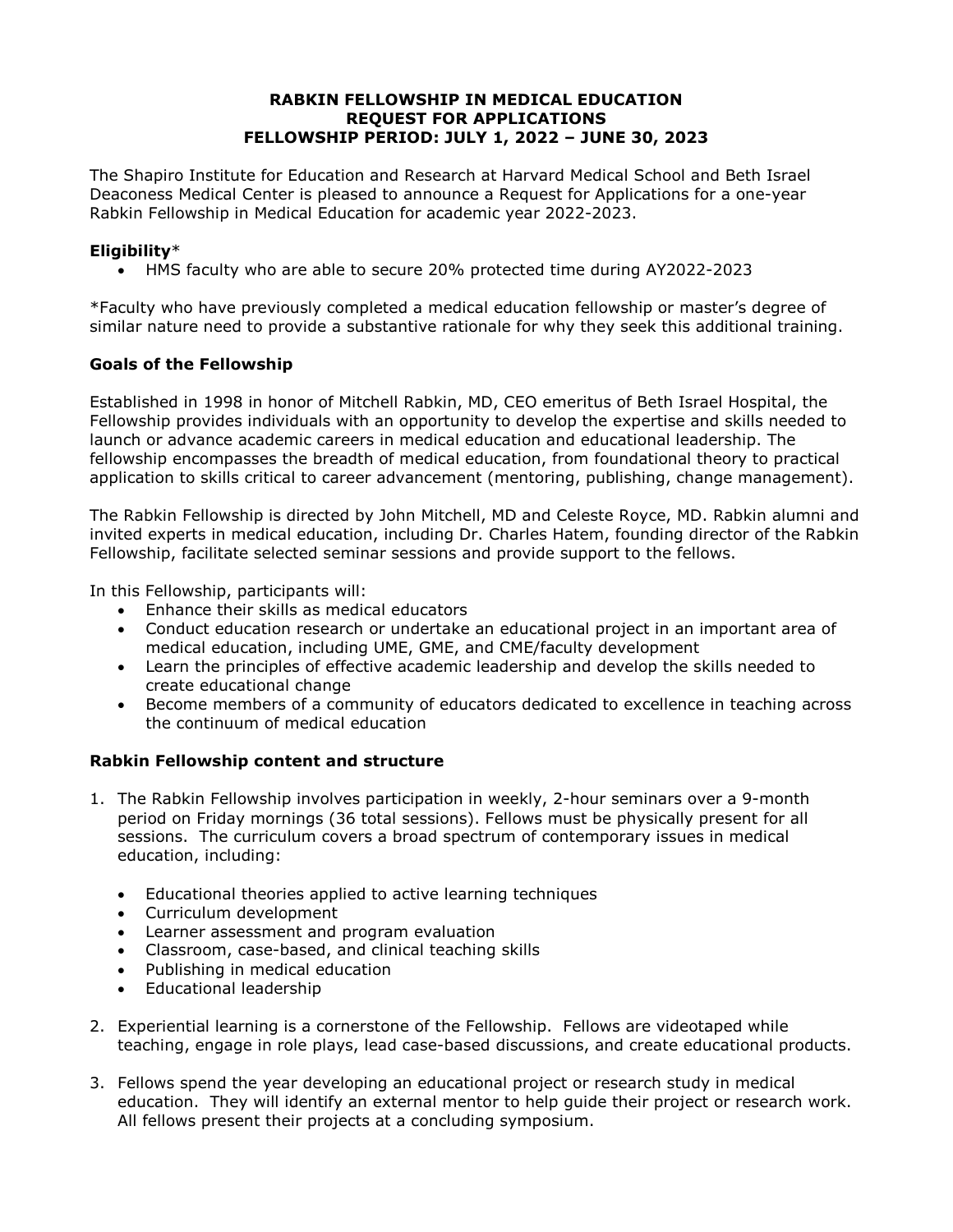4. Fellows also participate in joint sessions in medical education research with Fellows from the HMS Academy Medical Education Fellowship, HMS Academy Medical Education Research Fellowship, and Mount Auburn Medical Education Fellowship during the Fellowship year.

#### **Project proposals**

We place priority on projects that involve innovative teaching strategies, can be realistically implemented and evaluated, and represent a generalizable contribution to medical education.

#### **Financial support**

Department chairs must commit to protecting 20% of selected faculty's total work effort toward the Fellowship Program, including securing protected time from their clinical schedules to attend all weekly seminars and complete assignments and project work.

A stipend of \$25,000 without fringe is provided to Rabkin Fellows whose primary hospital appointments are at Beth Israel Deaconess Medical Center. The Shapiro Institute disburses the stipend to the fellow's departmental budget in partial remuneration for the protected time, with further financial arrangements left to the department and the individual fellow.

Non-BIDMC HMS faculty who are accepted will not receive a stipend from BIDMC but should instead should have a commitment of protected time by the sponsoring Harvard-affiliated institution.

#### **Selection process**

The selection committee is composed of both HMS and BIDMC educational leadership. There are two rounds; only a subset of applicants will be asked to interview with members of the committee. Selection criteria include:

- A track record of accomplishment in medical education and a current venue for teaching at HMS (e.g., medical students, residents, fellows)
- Current educational leadership and academic potential as a scholar
- A clear rationale for how the Fellowship will help achieve one's professional goals
- A well-articulated, feasible project proposal of broad-based value to the community of medical educators

In choosing the Fellowship class, attention is paid to group balance, specialty, and diversity. Applicants in major program leadership positions will receive special consideration.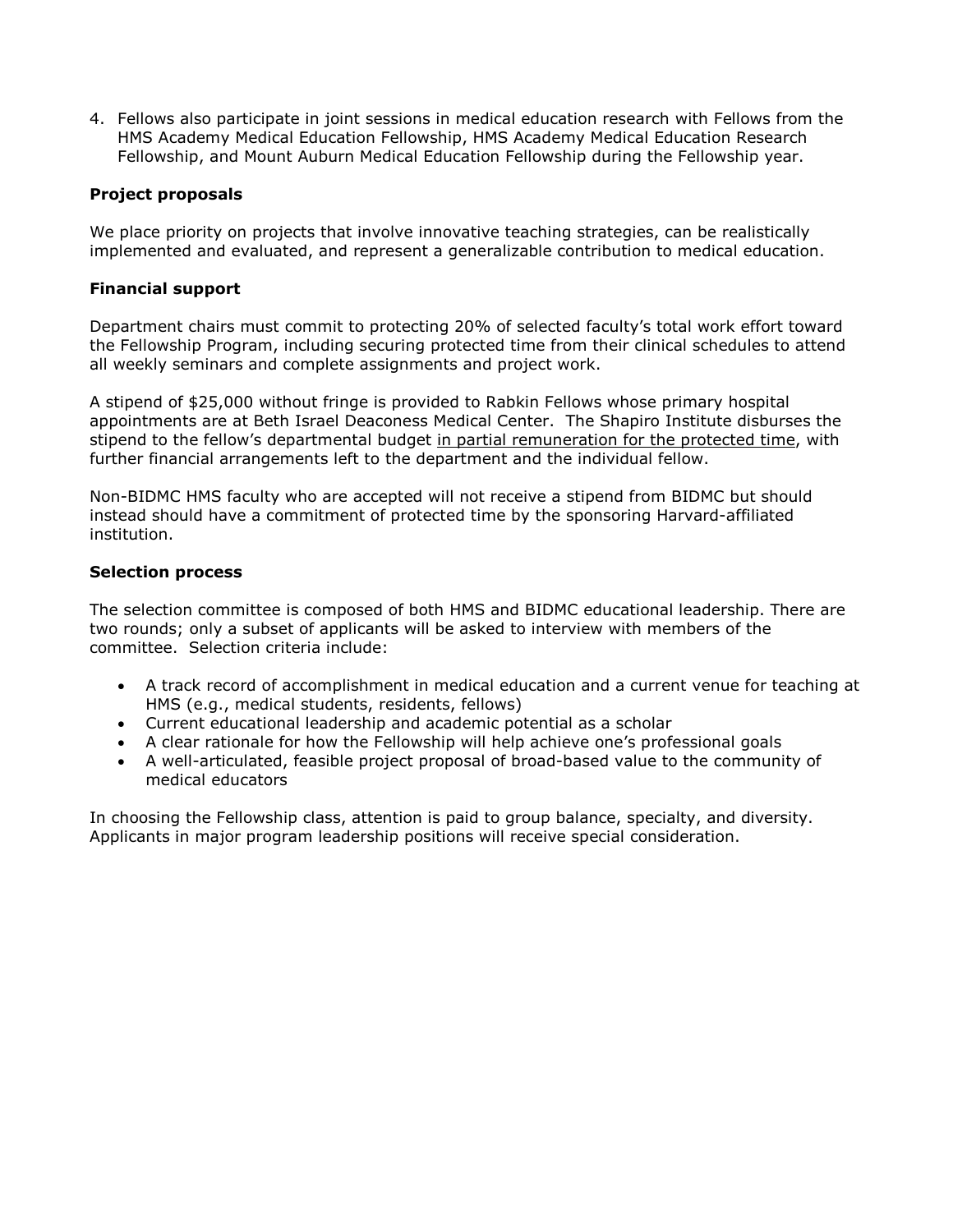# **RABKIN FELLOWSHIP IN MEDICAL EDUCATION REQUEST FOR APPLICATIONS**

**FELLOWSHIP PERIOD: JULY 1, 2022 – JUNE 30, 2023**

<http://www.bidmc.org/rabkinfellowship>

#### **INSTRUCTIONS**

The following 4 application documents should be sent in a single email to the contact below:

- 1. The application coversheet
- 2. A personal statement describing your interest in medical education and outlining what you hope to gain from the Fellowship
- 3. A 1-2 page description of a project you wish to pursue during the Fellowship year, including the following elements:
	- Rationale
	- Statement of purpose
	- Description of the intervention and/or research methodology
	- Potential evaluation strategies (if applicable)
- 4. An HMS-formatted Curriculum Vitae

In addition, we require a letter of recommendation and support from your Department Chair or Division Chief sent separately before the deadline. This document must include:

- An unambiguous statement of commitment to provide 20% FTE protected time away from clinical and other administrative duties during the Fellowship year, particularly at the time of the sessions (Friday mornings).
- An acknowledgement that the \$25,000 stipend is only partial renumeration for the 20% protected time plus a description of the financial arrangement, if any, to defray the salary gap that will result.

**Completed applications are due by Friday, February 18, 2022 at 5PM, including the letter of support**. Rabkin Fellowship awards will be announced in March 2022.

**CONTACT**: Kelly Anastasio, Shapiro Institute for Education and Research at HMS and BIDMC, email: kanasta2@bidmc.harvard.edu; phone: 617-667-0900; fax: 617-667-9122